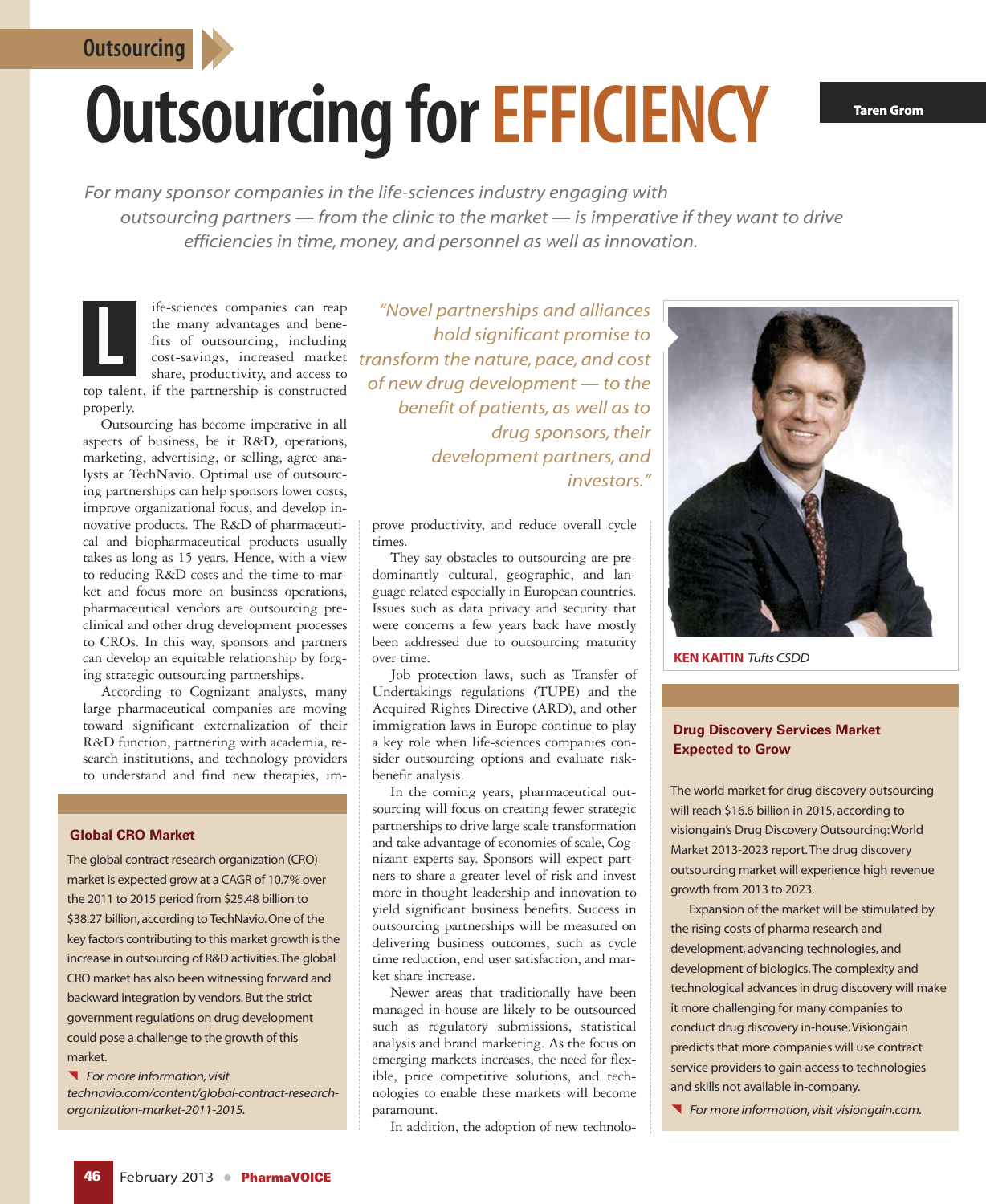gies, such as cloud, big data, and mobile, will begin to have a profound effect in driving business transformation.

TechNavio analysts agree that a risk-sharing agreement is an integral part of the global CRO market. Vendors use service agreements

#### **Commercial Partnerships**

If done properly, the right commercial outsourcing partner offers a biopharmaceutical company a wide range of strategic advantages even as it gains access to commercialization power, including:

- **» Local expertise,geographic reach:** an established presence in multiple countries and insights into the realities "on the ground" can prove crucial to commercialization success.
- **» Operational efficiencies:** access to critical knowledge such as regulatory best practices, risk management programs, medical affairs functions, and performance management can help simplify processes, reduce costs and accelerate market outcomes.
- **» In-depth market access expertise:** across geographies and therapy areas to optimize pricing strategies.
- **» Real world data:** observational research capabilities continue to prove product value.
- **» Broad scope:**depth of experience in clinical, commercial, consulting,and communications can provide a more holistic perspective while offering innovative methods and nontraditional alliances to further brand success and ROI.
- **» Greater flexibility and lower fixed costs:** adding or subtracting resources depending on changing dynamics and the success of the product is valuable.
- **» Management involvement:**the role of senior management oversight can be as in-depth as is needed to ensure a focus on quality and performance, along with joint discussion and decision making.
- { Source:Quintiles

(SAs) to partner with CROs. Traditionally, the risk-share outsourcing model dictates that the sponsor owns the intellectual property while the CROs have no claim on it. Risk-sharing will encourage the partners to participate more actively in outsourcing partnerships.

According to the Tufts Center for the Study of Drug Development, drug developers need to more fully identify and address root causes of R&D inefficiency.

"Many companies are taking steps to improve clinical success rates and reduce the cost of new product development, including using enhanced clinical trial designs, making greater use of biomarkers, and adopting sophisticated statistical analyses," says Kenneth Kaitin, director, Tufts CSDD. "It's a good start, but in a world shaped by increased patent expirations, diminished cash flow, and fewer promising breakthrough products, companies will need to hone their efforts to streamline development."

One of the ways to streamline development is partnering with a trusted provider of clinical services. The trend toward outsourcing those services is on the upswing, and according to TechNavio, the global CRO market is expected grow at a CAGR of 10.7% reaching \$38.27 billion by 2015.

"The emergence of open innovation models, where scientists worldwide openly share knowledge, and novel partnerships and alliances hold significant promise to transform the nature, pace, and cost of new drug development — to the benefit of patients, as well as to drug sponsors, their development partners, and investors," Mr. Kaitin says.

According to Tuft's Outlook 2013 report, drug companies will accelerate their move from traditional trial-and-error approaches to exploratory drug development and adopt new R&D paradigms based on biomarkers, modeling and simulation, novel formulation techniques, and adaptive clinical trial designs.

Additionally, in an effort to simplify clinical trial operating complexity, sponsors and CROs will scale back the number of investigative sites they operate and the number of countries where they locate their trials.

# **An Outsourcing Case Study**

AstraZeneca is embracing a new outsourcing strategy based on an ecosystem concept,

which involves a new way of working with partners as well as how services are delivered. The new model, which is the outcome of the revised IS Operating Model. Sam Covell, IS lead at AstraZeneca, confirmed that although its early days, the model is proving to be very successful and the concept is being evaluated both internally and externally.

The new model was developed based on a particular need as the company was moving from a large monolithic outsource arrangement that involved the termination of a contract before the terms were completed. Ms. Covell and her group had to multisource the various requirements and get the partners involved to work together. About 60% of AstraZeneca's IT spend is on third-parties outsourced services.

"We worked very closely with our suppliers, who we call partners, that were going through the process to help refine our initial thoughts," shesays."We wanted a process that worked not just from a customer perspective but from the supplier/partner perspective as well."

While the individul partner contracts vary

#### **Pros and Cons of Outsourcing**

#### **» Advantages**

- **•** Outsourcing can help sponsors achieve economies of scale
- **•** Outsourcing can help sponsors alleviate their legal burdens
- **•** Development costs and life-cycle margins can be reduced
- **•** Sponsors can realize cost-benefit advantages
- by using the pull-model effectively

#### **» Obstacles**

- **•** Any oversight from either of the companies can strain the partnership
- **•** Financial constraints might adversely affect the relationship between the companies
- **•** Outsourcing requires the partners to dynamically upgrade their technology and infrastructure, increasing the operational costs significantly

{ Source:technavio.com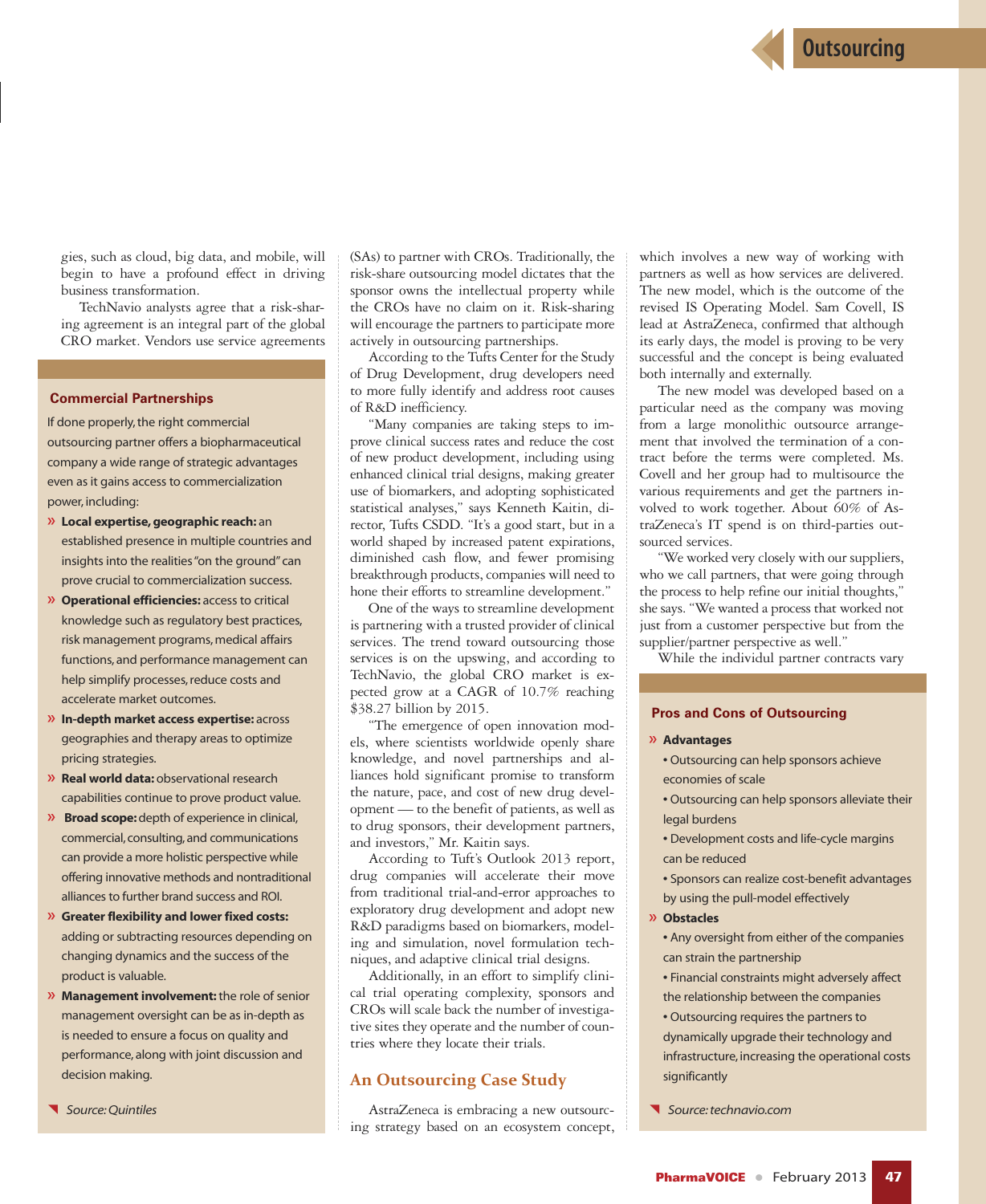

based on the services being provided, the overarching contract terms are identical.

"The contract focuses on the services to be delivered and the service level agreement or SLA," she says. "Over the top of the SLAs we have a collaboration agreement, which isn't contractually binding, but rewards good behavior across the ecosystem. We call this the cooperation policy, which is signed by everybody, including AstraZeneca, so we are all equal partners in the ecosystem."

Ms. Covell says rather than de-incentiviz-

ing partners through contracts that force suppliers to look for ways to cut costs in order to meet the terms of the contract if things go wrong, the cooperation policy rewards positive cooperative problem-solving.

"This process also identifies missed oppor-

# VIEWPOINTS



## **EVAN DEMESTIHAS, M.D. CEO**

The Medical Affairs **Company** Contact: edemestihas@ tmacmail.com

## **Relationship Management**

Clearly identifying in advance the parameters of the relationship is the primary driver of success as well as identifying the expectations of each party and distinctly outlining the deliverables.

While often the contract addresses many of these concerns, it behooves everyone involved to go above and beyond that.Once a contract is signed, the first thing to do is set up a kick-off meeting that involves most, if not all, of the key individuals involved in the project from both sides. It is here that definition, in pain-staking detail,of the full scope and timeline of the project occurs.

Everyone gets to assess and agree at this point minimizing misinterpretations and misunderstandings later.

## **Expert Partners**

A key advantage to outsourcing istapping into the well-earned expertise of the outsourced partner. Many individuals with many years of experience are available to the sponsor company and should be taken advantage of.Sponsors should also enhance the flexibility outsourcing provides and thus maximize the use of thistype of resource. A key obstacle is trust. Sponsors need to feel that the partners they have selected understand them and their needs and are capable of delivering without micromanagement.Trust comes with reputation and also with time.

#### **PAUL FADDEN**

VP,Client Services MedNet Solutions



**Partnership Benefits** Today's leading e-clinical solutions support easy configuration and deployment by nontechnical sponsor personnel.

However, in some instances,

outsourcing system setup responsibilities to the e-clinical vendor or a CRO partner can provide an excellent alternative. The benefits include: time and cost savings gained by leveraging the vendor/CRO's specialized knowledge and expertise; peak work load overflow support, reducing sponsor headcount fluctuations; and sponsor staff training, which is accomplished by working alongside the vendor/CRO's e-clinical experts.



#### **RICH PILNIK**

President, Commercial **Solutions Ouintiles** 

# **Clinical to Commercial Goals**

Successful commercial launches are complex, resource-intensive processes, so effectively seizing market opportunities requires understanding the landscape and making the right strategic decisions. Commercialization is quite different from clinical development; the challenge is to find a way to harmonize a wide range of disciplines, e.g., clinical, regulatory, sales, marketing,etc.,within a strategy that aligns clinical development with commercialization goals while maximizing returns and reducing risk. Increasingly,partnering with a commercial outsourcing provider is becoming a viable option for companies looking to commercialize innovative products.Outsourcing partners with sufficient scope, commercial expertise, and geographic reach can help address the complex sales and marketing challenges developers face. At the same time, the right partner can mitigate

barriers to entry such as capital constraints, lack of familiarity with foreign markets, and management and resource flexibility.

#### **Mitigating Risk**

For firms that have weathered great risks to get their asset past previous development hurdles, the path to commercialization represents another significant period of risk and these risks can be substantial. Whether it's signing away future revenue streams, misunderstanding the regulatory landscape or choosing a partner organization with hidden or changing priorities, it's easy to see how even the most well-intentioned commercialization strategy involves risks that smaller and more entrepreneurial developers may find untenable.



#### **BHASKAR SAMBASIVAN**

VP and Head of Life Sciences Cognizant

#### **Innovative Transformation**

Outsourcing relationships have matured significantly in the

pharmaceutical industry and so have expectations of sponsors. Today, outsourcing partnerships are not just about driving costsavings and efficiency, but have a big focus on innovation and transformation.There are some significant forces, such as pricing, patent cliff, emerging markets, and new technology, in the pharmaceutical industry driving a business model change and hence partners who want to develop an equitable outsourcing relationship with the sponsors, need to be able to adapt their services and solutions to accommodate these changes.

On the other hand, pharmaceutical company sponsors need to evaluate their outsourcing strategy and focus on creating fewer strategic partnerships that creates a win-win leveraging large volumes of work, efficiencies, and innovation.